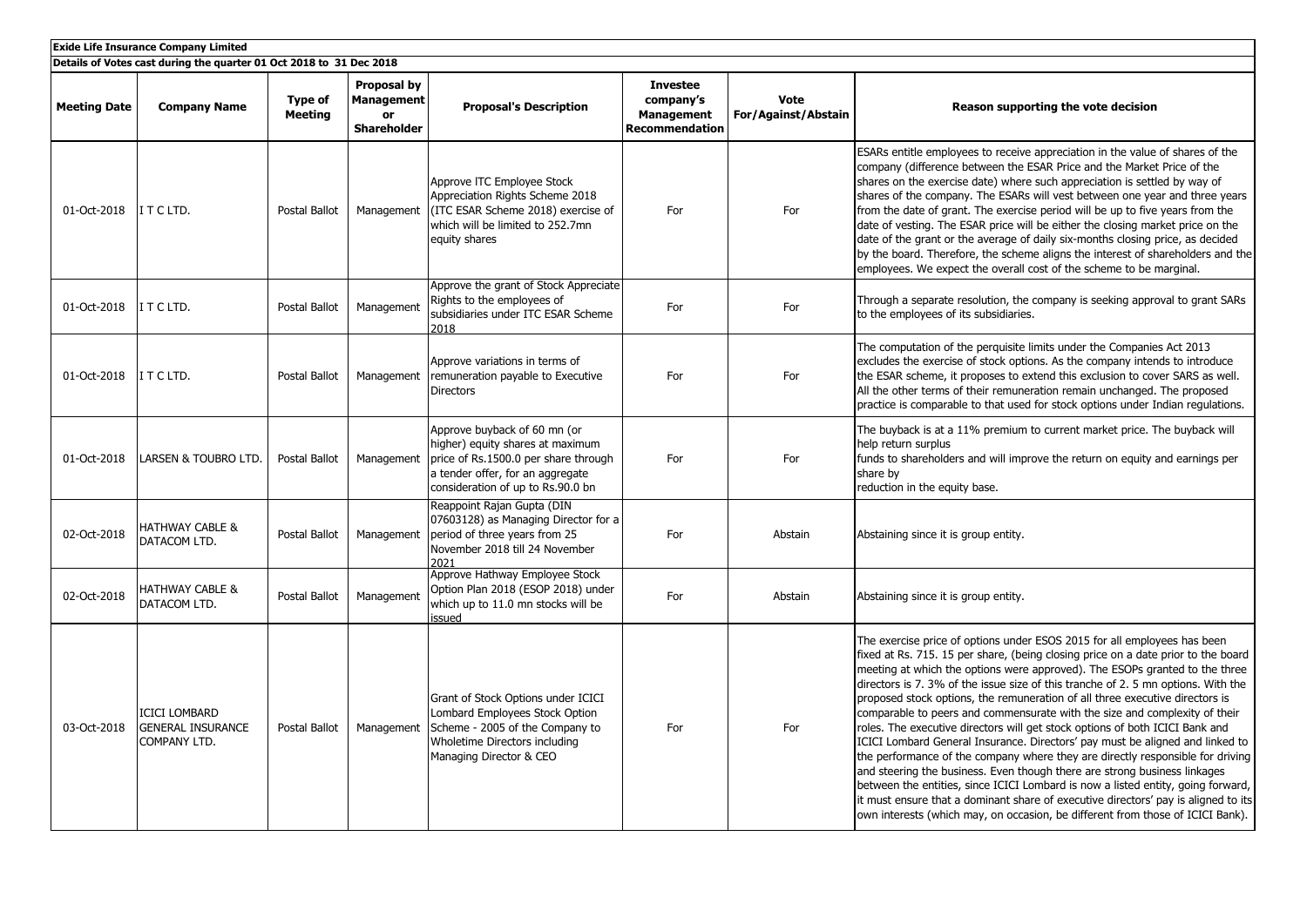| 04-Oct-2018 | <b>ULTRATECH CEMENT</b><br>LTD.     | <b>Postal Ballot</b> | Management | Approve UltraTech Cement Limited<br>Employee Stock Option Scheme 2018<br>(ESOP 2018) under which options will<br>be exercisable into not more than<br>637,445 equity shares | For | Abstain | The above resolution combines granting stock options and Restricted Stock<br>Units (RSUs) to the employees, upto 0. 23% of the equity share capital of the<br>company. The stock options and RSUs can be issued at significant discount to<br>the current market price. However, this might be required from the retention<br>perspective of key talent. Hence we abstain due to lack of clarity on issuance<br>price.                                                                                                                                          |
|-------------|-------------------------------------|----------------------|------------|-----------------------------------------------------------------------------------------------------------------------------------------------------------------------------|-----|---------|-----------------------------------------------------------------------------------------------------------------------------------------------------------------------------------------------------------------------------------------------------------------------------------------------------------------------------------------------------------------------------------------------------------------------------------------------------------------------------------------------------------------------------------------------------------------|
| 04-Oct-2018 | ULTRATECH CEMENT<br>LTD.            | Postal Ballot        | Management | Approve the grant of Stock Options<br>and Restricted Stock Units to the<br>permanent employees of holding and<br>subsidiary companies under ESOP<br>2018                    | For | Abstain | Through a separate resolution, the company is seeking approval to grant stock<br>options and RSUs to the employees of its subsidiaries and holding company.<br>Further, since the holding company Grasim Industries Limited is listed and has<br>its own ESOP/RSU scheme, the rationale to extend the scheme to the<br>employees of Grasim Industries Limited is unclear. Hence we abstain.                                                                                                                                                                     |
| 04-Oct-2018 | <b>ULTRATECH CEMENT</b><br>LTD.     | Postal Ballot        | Management | Approval of trust route by secondary<br>acquisition of equity shares and grant<br>of financial assistance to trust to<br>implement ESOP 2018                                | For | Abstain | Through a separate resolution, the company is seeking approval to implement<br>the scheme through the trust route, by secondary acquisition of shares from<br>the market. Ultratech proposes to provide to the trust the funds of up to Rs. 2.<br>92 bn to undertake the secondary acquisition. The funds to be provided to the<br>trust will be interest-free and be utilised for implementation of the scheme.<br>However, this might be required from the retention perspective of key talent.<br>Hence we abstain due to lack of clarity on issuance price. |
| 15-Oct-2018 | <b>BRITANNIA INDUSTRIES</b><br>LTD. | Postal Ballot        | Management | To approve sub-division of equity<br>shares of Rs.2 each into 2 equity<br>shares of Re.1 each                                                                               | For | For     | Britannia Industries Limited seeks shareholders' approval to sub-divide equity<br>shares of Rs. 2 each into 2 equity shares of Re. 1 each. The proposed sub-<br>division is expected to increase participation of small investors and improve the<br>liquidity of the company's shares.                                                                                                                                                                                                                                                                         |
| 15-Oct-2018 | <b>BRITANNIA INDUSTRIES</b><br>LTD. | Postal Ballot        | Management | Amendment in capital clause V of the<br>Memorandum of Association to reflect<br>the sub-division of equity share<br>capital                                                 | For | For     | On account of the proposed sub-division of equity shares, the Capital Clause<br>(Clause V) of the Memorandum of Association (MoA) is being changed to reflect<br>the proposed authorized share capital of Rs. 500 mn divided into 500 mn equity<br>shares of face value Re. 1 each. The existing authorized share capital is Rs. 500<br>mn divided into 250 mn equity shares of face value Rs. 2 each.                                                                                                                                                          |
| 15-Oct-2018 | <b>BRITANNIA INDUSTRIES</b><br>LTD. | Postal Ballot        | Management | Alter Article 5 of Articles of<br>Association to accommodate the sub-<br>division of equity shares                                                                          | For | For     | The sub-division in Resolution #1 will require amendments to Article 5 of the<br>Articles of Association (AoA).                                                                                                                                                                                                                                                                                                                                                                                                                                                 |
| 15-Oct-2018 | <b>BRITANNIA INDUSTRIES</b><br>LTD. | Postal Ballot        | Management | Amend the Britannia Industries<br>Limited Employee Stock Option<br>Scheme (BIL ESOS) on account of sub-<br>division of equity shares                                        | For | For     | On account of the proposed sub-division, the company seeks to adjust the<br>number of equity shares from 17,75,000 equity shares of Rs. 2 each to<br>35,50,000 equity shares of Re. 1 each, to be issued under the ESOS, and the<br>exercise price. Out of the current pool of 17,75,000 stock options, 825,000<br>options have been granted. The sub-division would alter the number of options<br>granted to 16,50,000. The options under the scheme will be issued at market<br>nrice                                                                        |
| 17-Oct-2018 | MOTHERSON SUMI<br>SYSTEMS LTD.      | Postal Ballot        |            | Increase in authorized share capital<br>Management and subsequent alteration of capital<br>clause of Memorandum of Association                                              | For | For     | To accommodate a 1:2 bonus issue and a further capital raise, the company<br>seeks to increase its authorized capital from Rs 3. 12 bn (divided into 2. 87 bn<br>equity shares of Re 1. 0 each and 0. 025 bn preference shares of Rs. 10 each)<br>to Rs 6. 30 bn. This will be done through the creation of additional 3. 18 bn<br>equity shares of Re. 1. 0 each                                                                                                                                                                                               |
| 17-Oct-2018 | MOTHERSON SUMI<br>SYSTEMS LTD.      | Postal Ballot        | Management | Issuance of one equity share of Re.<br>1.0 each as bonus for every two<br>equity shares held in the company                                                                 | For | For     | The company proposes issuance of bonus shares to the shareholders of the<br>company in the ratio of 1:2 (one equity share for every two equity shares<br>held). This will improve the liquidity of the equity shares traded in the<br>secondary market.                                                                                                                                                                                                                                                                                                         |
| 24-Oct-2018 | <b>ULTRATECH CEMENT</b><br>LTD.     | <b>NCM</b>           | Management | To merge Century Textiles &<br>Industries Ltd.'s cement business with<br>UltraTech Cement Limited                                                                           | For | For     | Century Textiles & Industries Ltd (Century)' cement business' enterprise value<br>(EV) is estimated at Rs. 86. 2 bn (including debt of Rs. 30. 0). Century's<br>shareholders will be issued shares in the ratio of 1:8 in Ultratech as<br>consideration. While we believe it will be efficient for Century's cement<br>business to be housed under UltraTech, the valuation of the business is low. A<br>lower valuation is beneficial to UltraTech's shareholders.                                                                                             |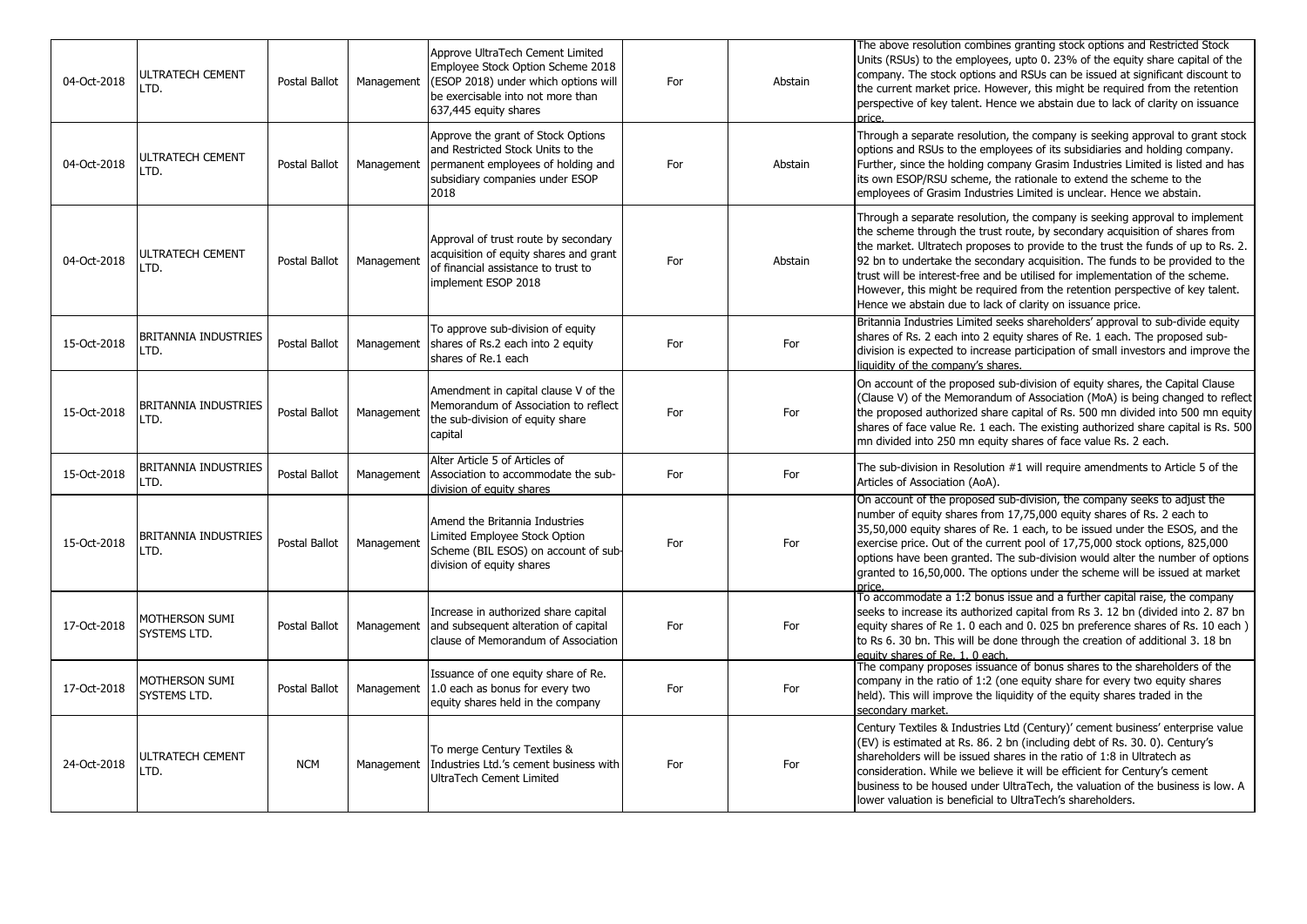| 30-Oct-2018 | PUNJAB NATIONAL BANK                       | EGM           | Management | To issue 639.09 mn equity shares at<br>an issue price of Rs. 84.98 per share,<br>aggregating to Rs. 54.31 bn to the<br>Government of India (GoI) on<br>preferential basis                                                                                               | For | For | The issue price of Rs 84. 98 per share is at a 33% premium to the current<br>market price (Rs. 63. 8 closing price on 7 October 2018). Although existing<br>shareholders will get diluted by 17. 2%, we believe GoI's equity infusion is<br>necessary to support growth and the bank's capital adequacy levels. Punjab<br>National Bank's CRAR as on 30 June 2018 was 9. 62% which is below the                                                                                                                                                                                                      |
|-------------|--------------------------------------------|---------------|------------|-------------------------------------------------------------------------------------------------------------------------------------------------------------------------------------------------------------------------------------------------------------------------|-----|-----|------------------------------------------------------------------------------------------------------------------------------------------------------------------------------------------------------------------------------------------------------------------------------------------------------------------------------------------------------------------------------------------------------------------------------------------------------------------------------------------------------------------------------------------------------------------------------------------------------|
| 02-Nov-2018 | LUPIN LTD.                                 | Postal Ballot | Management | Appoint Dr. Kamal K Sharma<br>(DIN:00209430), the Vice<br>Chairperson, as Advisor to the<br>company, for one year, with effect<br>from 1 October 2018 and approve the<br>fees pavable to him                                                                            | For | For | required requlatory thresholds.<br> Dr. Kamal K Sharma's term as Executive Vice Chairperson ended on 28<br>September 2018. He will continue to hold the position of Vice Chairperson of<br>the board, but in a Non-Executive capacity. The company proposes to appoint<br>him as an advisor to ensure a smooth transition to the new leadership. The<br>proposed fees of Rs. 47. 4 mn are reasonable and in line with his experience<br>and knowledge of the company's affairs.                                                                                                                      |
| 02-Nov-2018 | LUPIN LTD.                                 | Postal Ballot | Management | Ratify the decision of Nilesh<br>Deshbandhu Gupta, the Managing<br>Director, to not be paid remuneration<br>for one year, with effect from 8<br>August 2018                                                                                                             | For | For | Nilesh Deshbandhu Gupta is the company's Managing Director and belongs to<br>the promoter group. In FY18, Nilesh Gupta was paid a remuneration of Rs. 90.<br>7 mn. On account of Lupin's weak FY18 performance, Nilesh Gupta has opted<br>out of receiving remuneration for one year, with effect from 8 August 2018.<br>During this period, he will only receive Rs. 0. 25 mn towards LTA and medical<br>expenses. We believe his decision reflects on his willingness to take<br>responsibility for the company's performance. It will set the tone for<br>remuneration levels across the company. |
| 14-Nov-2018 | <b>HATHWAY CABLE &amp;</b><br>DATACOM LTD. | EGM           | Management | Increase the authorized share capital<br>from Rs. 2 bn to Rs. 4 bn and<br>consequent amendment in<br>Memorandum of Association (MoA)                                                                                                                                    | For | For | Presently, the authorized share capital of the company is Rs. 2 bn, divided into<br>999 mn equity shares of Rs. 2 each and 0. 2 mn preference shares of Rs. 10<br>each. The issued, subscribed and paid-up capital is 1. 7 bn, divided into 861. 3<br>mn equity shares of Rs. 2 each. Increase in authorised share capital is to<br>provide for the preferential issuance to Reliance Industries Limited who is<br>acquiring a controlling stake in the company through its subsidiaries (Refer<br> Resolution #2).<br> Reliance Industries Limited (RIL), through a trust structure, is acquiring a |
| 14-Nov-2018 | <b>HATHWAY CABLE &amp;</b><br>DATACOM LTD. | EGM           | Management | To issue 908.81 mn equity shares to<br>Jio Content Distribution Holdings<br>Private Limited, Jio Internet<br>Distribution Holdings Private Limited<br>and Jio Cable and Broadband<br>Holdings Private Limited, aggregating<br>to Rs. 29.4 bn, on preferential basis     | For | For | controlling stake in Hathway. The equity shares will be issued at Rs. 32. 35 per<br>share, which is at a premium of 12. 3% to the closing market price of Rs. 28. 8<br>at NSE on relevant date. The proposed preferential allotment will result in a<br>dilution of 51. 34% dilution on the expanded capital base for existing<br>shareholders, including the existing promoters. Business control will shift to<br>RIL. We believe this transaction is beneficial to Hathway's business in the long-                                                                                                |
| 30-Nov-2018 | DISH TV INDIA LTD.                         | Postal Ballot | Management | Extend the benefits of Employees<br>Stock Option Scheme 2018' (ESOP<br>2018) to eligible employees of<br>present and future subsidiary<br>companies                                                                                                                     | For | For | In the company's FY18 AGM, it had launched the Dish TV India Limited<br>'Employees Stock Option Scheme 2018' (ESOP 2018) for its employees. Since<br>the employees of the subsidiary companies play an important role in growth of<br>company, it proposes to extend the benefits of the ESOP 2018 scheme to the<br>employees of the subsidiary companies (present as well as future). Presently,<br>the company has one wholly owned subsidiary, Dish Infra Services Private<br>I imited                                                                                                            |
| 30-Nov-2018 | DISH T V INDIA LTD.                        | Postal Ballot | Management | Extend the benefits of Employees<br>Stock Option Scheme 2018' (ESOP<br>2018) to eligible employees of any<br>future holding company                                                                                                                                     | For | For | The company also proposes to extend the benefits of the said scheme to the<br>eligible employees of any holding company, in future. Presently the promoter<br>entities of the company are unlisted.                                                                                                                                                                                                                                                                                                                                                                                                  |
| 07-Dec-2018 | <b>STATE BANK OF INDIA</b>                 | EGM           | Management | To create, offer, allot equity shares<br>by way of a public issue/ private<br>placement/ QIP/ GDR/ ADR/ any<br>other mode, for an amount not<br>exceeding Rs. 200 bn, provided that<br>the equity shareholding of the<br>Government of India does not fall<br>below 52% | For | For | Assuming the equity issuance is at the current market price (Rs. 285. 2 per<br>share on 20 November 2018), the bank will need to issue $\sim$ 701 mn shares to<br>raise Rs, 200 bn. It is expected that the issue will decrease GoI's stake in the<br>bank to 54. 19% from the present 58. 51% and result in a 7% dilution for GoI<br>on the expanded equity base. Although the bank is reasonably well capitalized<br>(capital adequacy is at 12. 8% as on 30 June 2018), we believe the additional<br>capital will support the bank's growth requirements.                                         |
| 07-Dec-2018 | <b>STATE BANK OF INDIA</b>                 | EGM           | Management | To decide the quantum and mode,<br>number of tranches, price,<br>discount/premium, reservations to<br>employees, customers, existing<br>shareholders and/or any other<br>persons                                                                                        | For | For | This is linked to Resolution #1. The bank may also issue shares to employees,<br>customers, existing shareholders at a discount/premium, as decided by the<br>board and subject to approval by SEBI regulations, GoI and Reserve Bank of<br>India.                                                                                                                                                                                                                                                                                                                                                   |